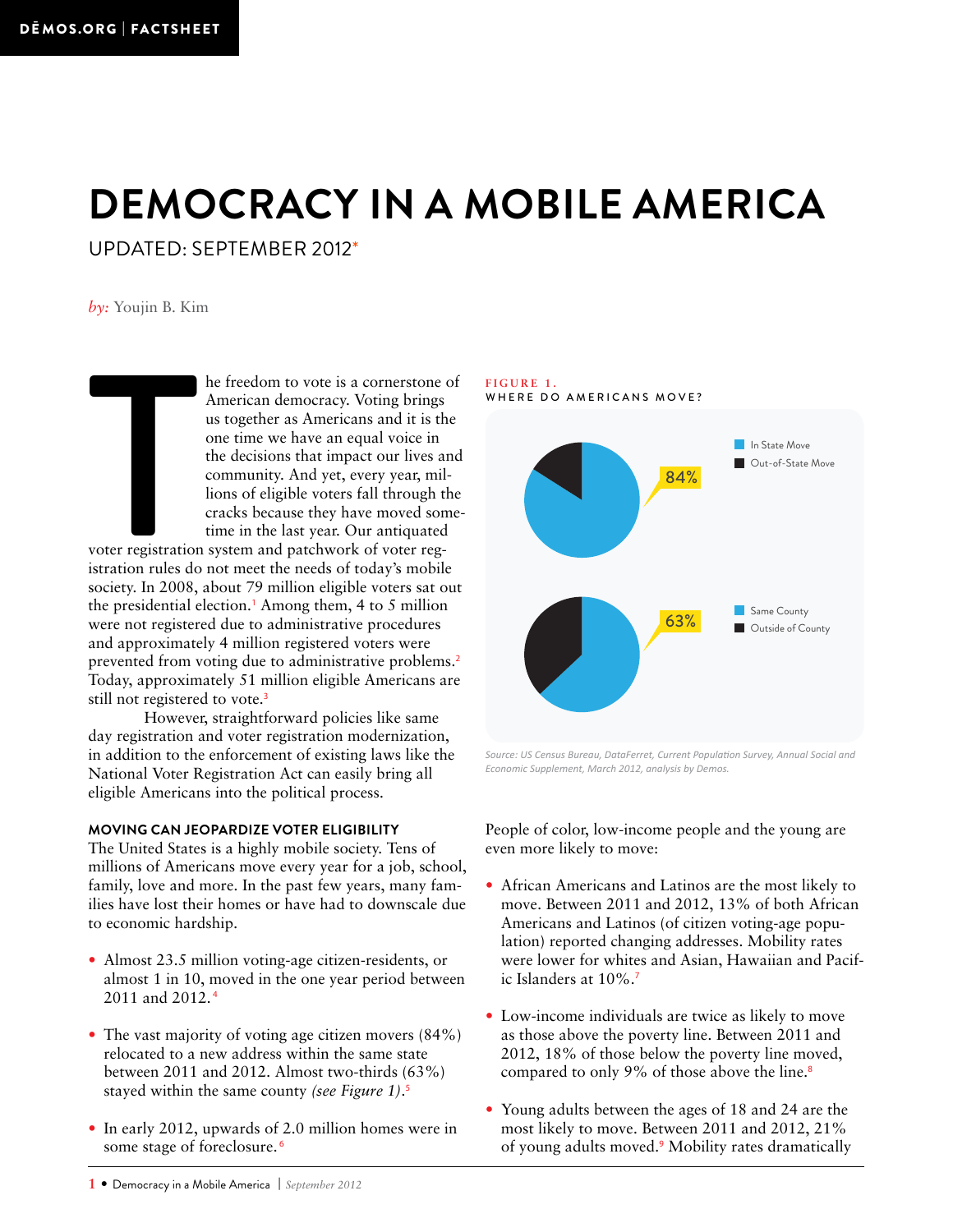decline for older age groups: only 18% among 25 to-39 year olds, 7% of 40-to-64 year olds, and 3% of those 65 and over.<sup>10</sup> While young adults were the most likely to move, they were also the most likely to remain within the same state and/or county: 85% of 18-to-24 year old movers remained within the same state and 65% remained within the same county *(see Figure 2)*. 11

• Subprime loans and home foreclosures are heavily concentrated in low-income and communities of color. In fact, even when controlling for income, communities of color have significantly higher foreclosure rates than predominantly white communities.<sup>12</sup>

Moving can jeopardize one's freedom to vote. Every time eligible voters move, they must re-register or report a change of address, often far ahead of the elections. And the requirements and process for reporting a change in address vary widely, depending on the election jurisdiction and whether it is a federal, state or local election. Less than 70% of eligible voters who lived at their current address for less than a year were registered to vote during the 2008 presidential election, compared to 85% of those who have lived at their current address for five years or more.<sup>13</sup> The more you move, the less likely you are to be registered to vote.<sup>14</sup>

## **States Vary Widely in their Policies**

Every state and sometimes counties and towns have their own laws and rules for voting, especially those related to recent movers and address changes.<sup>15</sup> There are 10,000 to 14,000 different ways elections are administered in this country.<sup>16</sup>

In most states, movers must re-register or report their change of address at least 6 to 30 days before the election, depending on the state.<sup>17</sup> About six states allow recent movers within the state to update their address and vote at their new polling place on Election Day and an additional nine states plus the District of Columbia offer Same Day or Election Day Registration (soon to be joined by Connecticut and California).<sup>18</sup> North Dakota does not have voter registration.

Restrictive residency requirements can prevent recent movers from registering to vote and casting a ballot in their new community. Some states have a "grace period" for interstate movers, allowing those who moved shortly before the election (typically within 14 to 30 days) to vote at their old polling place.<sup>19</sup> Mixups can easily occur for those who have moved short distances and are assigned a new precinct, which may still be at the same polling site. Different rules apply for those who have moved within the same county but are assigned to a different polling place.

#### **Figure 2. MOBILITY BY AGE, 2011-2012**



*Source: US Census Bureau, DataFerrett, Current Population Survey, Voting and Registration, November 2008, analysis by Demos.*

### **Our Elections System Needs a 21st Century Upgrade**

The requirements and processes of voter registration were developed in the 19<sup>th</sup> century and as a result fail to accommodate the needs of a much more mobile and changing citizenry that comprise our electorate today.<sup>20</sup> Only about ten states offer online voter registration, and then only to a select group of people, namely those individuals who are already part of the motor vehicles department's system).<sup>21</sup> In the majority of states, eligible voters must visit the local elections office or a voter registration agency in person, or snail mail a paper voter registration application in order to become or remain registered to vote. Poll books are printed in hard copy and thousands of pages are flipped through at the polling sites to identify voters.<sup>22</sup> While some counties have experimented with electronic poll books that can connect to other precincts and the statewide voter registration database, California, for example, has yet to develop its statewide voter registration database.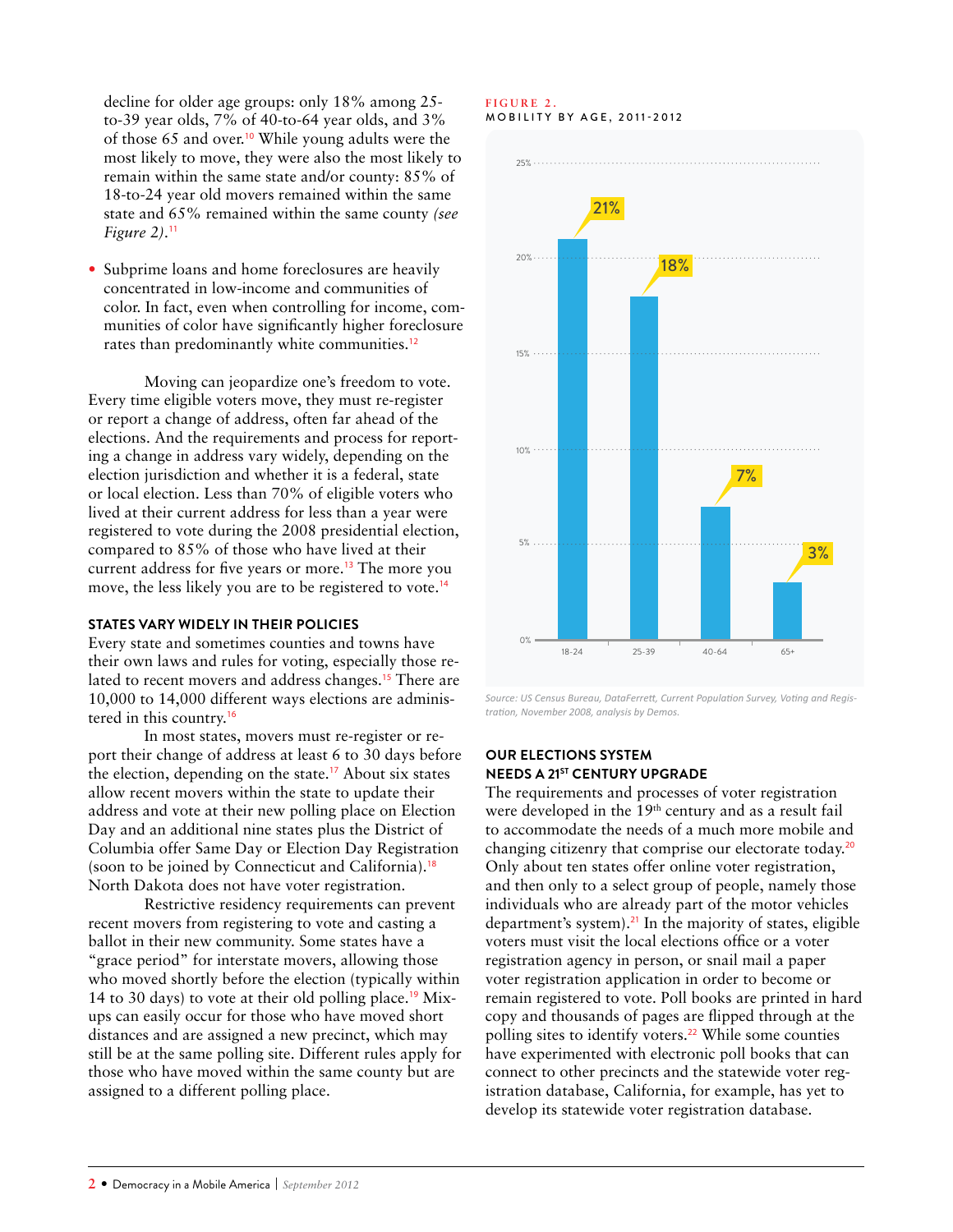## **Policy Recommendations**

There are several proven innovations that have been cost efficient and effective in ensuring all eligible voters are able to cast their ballots on Election Day.<sup>23</sup> These policies include:

- Enforcement of "fail-safe" voting provisions of the National Voting Rights Act (NVRA), which requires that registered voters who move within their registrar's jurisdiction, typically a county but sometimes a municipality or town<sup>24</sup>, be permitted to vote at their old polling place or a central location even if they have not notified the registrar of the address change.
- Enforcement of Section 7 of the NVRA, which requires public assistance agencies to offer voter registration services like their state motor vehicle office counterparts.25 State public assistance agencies have been neglecting their voter registration obligations since the law was implemented in 1995-1996 and the number of voter registrations at public assistance agencies has plummeted.<sup>26</sup> In several states, however, the trend has been reversing thanks to efforts by state officials and non-profit groups to re-implement the law.27 Full implementation of the NVRA can reach hundreds of thousands of the particularly mobile, low-income Americans who must report address changes when they move, which triggers the voter registration requirement.
- Same Day Registration (SDR) would allow eligible voters to add or update their voter registration information on or during the period before Election Day. Voter registration databases are full of errors arising from data entry of paper applications. SDR also eliminates arbitrary voter registration deadlines. States with Same Day Registration have led the nation in turnout and SDR saves residents and elections officials time and money.<sup>28</sup>
- Modernize the voter registration system so that updates are automatically made to reflect a change in a voter's address, all without the need for paper forms or in-person visits to election administration offices. State databases can be connected so that updates occur across the board and the data are accurate and up to date, protecting the integrity of the election while ensuring that all voters are able to exercise their right to vote. In addition, online voter registration should be universally available.

*\* This factsheet is an updated version of democracy In a mobile america by Scott Novakowski, july 2009, available at [http://www.demos.org/sites/default/](http://www.demos.org/sites/default/files/publications/democracy_mobile.pdf) [files/publications/democracy\\_mobile.pdf.](http://www.demos.org/sites/default/files/publications/democracy_mobile.pdf)*